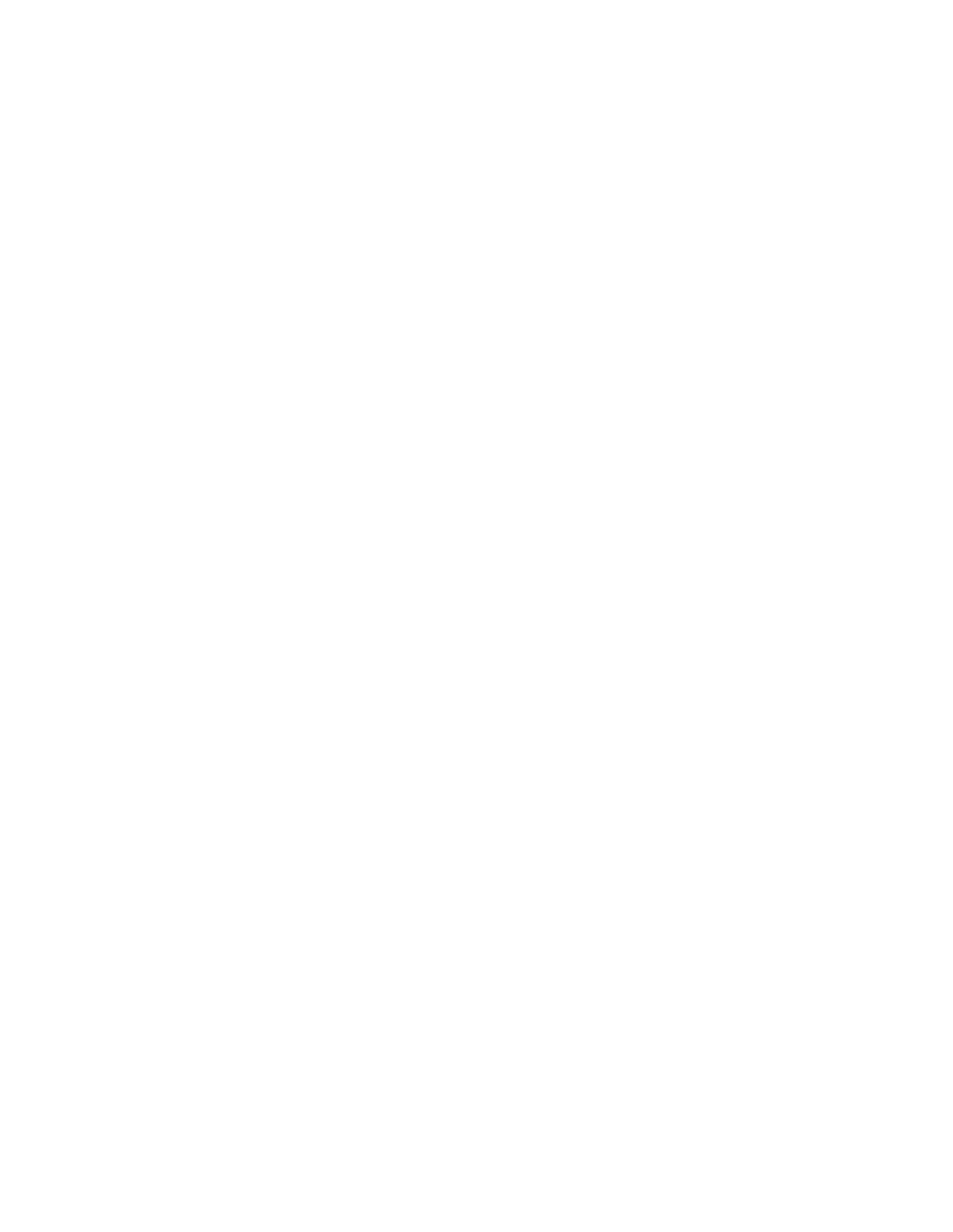# RELATING THE CURVATURE TENSOR AND THE COMPLEX JACOBI OPERATOR OF AN ALMOST HERMITIAN MANIFOLD

M. BROZOS-VÁZQUEZ, E. GARCÍA-RÍO AND P. GILKEY

ABSTRACT. Let  $J$  be a unitary almost complex structure on a Riemannian manifold  $(M, q)$ . If x is a unit tangent vector, let  $\pi := \text{Span}\{x, Jx\}$  be the associated complex line in the tangent bundle of M. The complex Jacobi operator and the complex curvature operators are defined, respectively, by  $\mathcal{J}(\pi) := \mathcal{J}(x) + \mathcal{J}(Jx)$  and  $\mathcal{R}(\pi) := \mathcal{R}(x, Jx)$ . We show that if  $(M, g)$  is Hermitian or if  $(M, g)$  is nearly Kähler, then either the complex Jacobi operator or the complex curvature operator completely determine the full curvature operator; this generalizes a well known result in the real setting to the complex setting. We also show this result fails for general almost Hermitian manifolds.

1. INTRODUCTION

We shall let  $\mathcal{M} := (M, g)$  be a Riemannian manifold of dimension m. Let

$$
\mathcal{R}(x, y) := \nabla_x \nabla_y - \nabla_y \nabla_x - \nabla_{[x, y]},
$$
  

$$
R(x, y, z, w) := g(\mathcal{R}(x, y)z, w)
$$

be the curvature operator and the curvature tensor, respectively;  $R$  has the symmetries:

(1.a) 
$$
R(x, y, z, w) = R(z, w, x, y) = -R(y, x, z, w),
$$

$$
R(x, y, z, w) + R(y, z, x, w) + R(z, x, y, w) = 0.
$$

It is convenient to work in the algebraic setting. Let  $V$  be a vector space of dimension m. We say that  $A \in \mathcal{A}(V^*)$  is an *algebraic curvature tensor* if A has the symmetries given in Equation (1.a). We consider a model  $\mathfrak{M} := (V, \langle \cdot, \cdot \rangle, A)$ where  $\langle \cdot, \cdot \rangle$  is an auxiliary positive definite inner product on V. Every model is geometrically realizable; given a model M, one can construct a Riemannian manifold M so that  $\mathfrak{M}$  is isomorphic to  $(T_P M, g_P, R_P)$  for some point  $P \in M$ .

Given a model  $\mathfrak{M}$ , one uses the inner product  $\langle \cdot, \cdot \rangle$  to raise indices and define an associated curvature operator A. The Jacobi operator  $\mathcal{J}: y \to \mathcal{A}(y,x)x$  is characterized by the identity

$$
\langle \mathcal{J}(x)y, z \rangle = A(y, x, x, z).
$$

The Jacobi operator determines the full curvature tensor. The following theorem is well known; Assertion (2) in the geometric setting is an immediate consequence of the corresponding Assertion (1) in the algebraic setting:

## Theorem 1.1.

- (1) Let  $\mathfrak{M}_i = (V_i, \langle \cdot, \cdot \rangle_i, A_i)$  be models for  $i = 1, 2$ . Suppose there exists an isometry  $\theta : (V_1,\langle\cdot,\cdot\rangle_1) \to (V_2,\langle\cdot,\cdot\rangle_2)$  so that  $\mathcal{J}_{\mathfrak{M}_2}(\theta x)\theta = \theta \mathcal{J}_{\mathfrak{M}_1}(x)$  for all  $x \in V_1$ . Then  $\theta^* A_2 = A_1$ .
- (2) Let  $\mathcal{M}_i = (M_i, g_i)$  be Riemannian manifolds for  $i = 1, 2$ . Suppose there is an isometry  $\theta$ :  $(T_P M_1, g_1) \rightarrow (T_Q M_2, g_2)$  so that  $\mathcal{J}_{\mathcal{M}_2,Q}(\theta x) \theta = \theta \mathcal{J}_{\mathcal{M}_1,P}(x)$ for all  $x \in T_P M_1$ . Then  $\theta^* R_2(Q) = R_1(P)$ .

Key words and phrases. complex curvature operator, complex Jacobi operator, almost Hermitian manifold, Hermitian manifold, nearly Kähler manifold. 2000 Mathematics Subject Classification. 53C15, 53C55.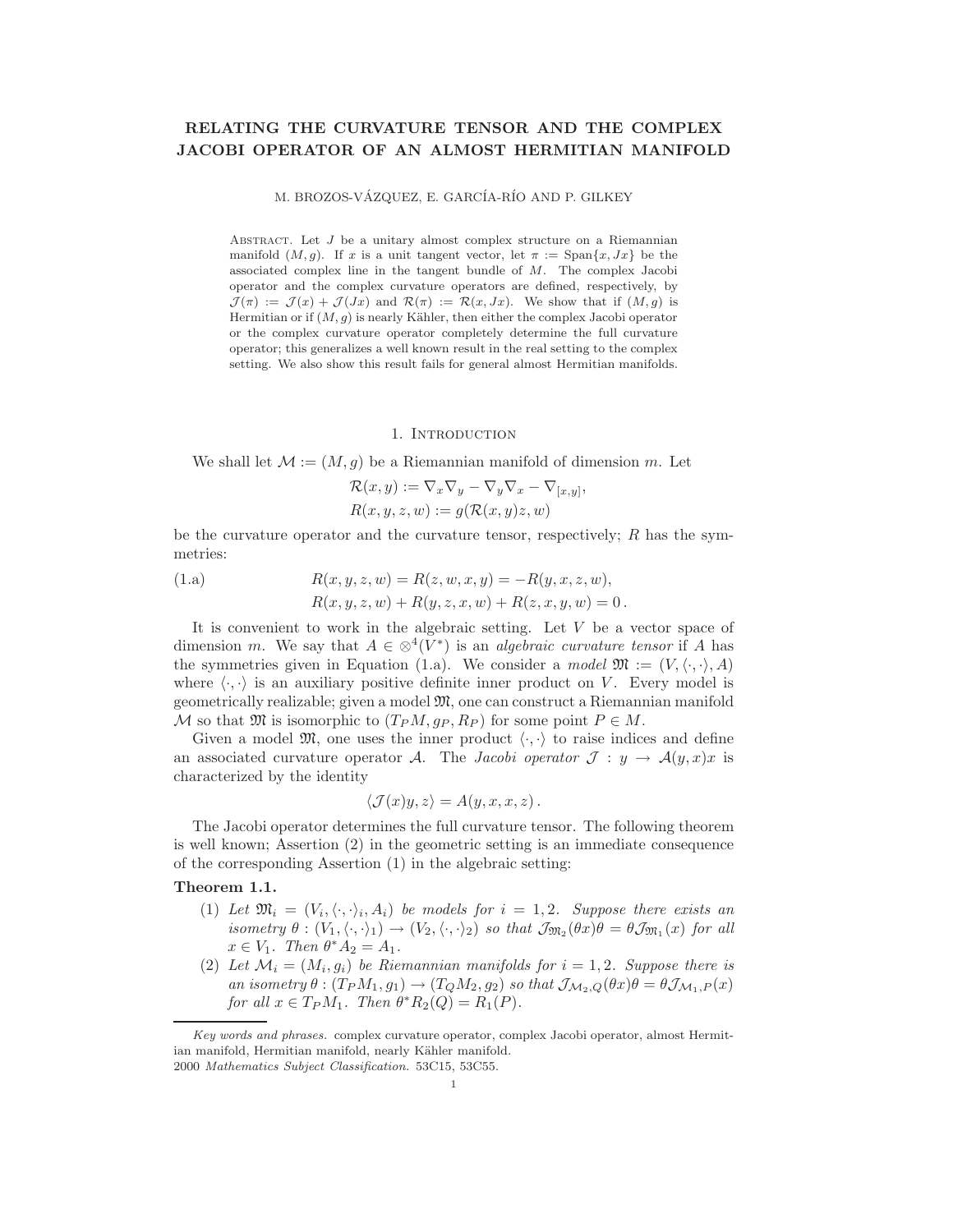If J is a unitary almost complex structure on a Riemannian manifold  $(M, g)$ , then  $\mathcal{C} := (M, q, J)$  is said to be an *almost Hermitian manifold*. In the algebraic setting,  $\mathfrak{C} := (V,\langle\cdot,\cdot\rangle, J, A)$  is said to be a *complex model* if J is a unitary complex structure and if A is an algebraic curvature tensor. Any point  $P$  of an almost Hermitian manifold C determines a corresponding complex model  $\mathfrak{C}(\mathcal{C}, P) := (T_P M, g_P, J_P, R_P)$  in a natural fashion.

Let  $\mathfrak C$  be a complex model. The Ricci tensor  $\rho$  and the  $\star$ -Ricci tensor  $\rho^*$  are defined by contracting indices. If  $\{e_1, ..., e_m\}$  is an orthonormal basis for V, then

$$
\rho(x, y) = \sum_{i=1}^{m} R(e_i, x, y, e_i)
$$
 and  $\rho^*(x, y) := \sum_{i=1}^{m} R(x, Je_i, Jy, e_i)$ .

We note that  $\rho^*$  is not in general a symmetric 2-tensor; however one does have that  $\rho^*(x, y) = \rho^*(y, x)$  if the compatibility condition given below in Lemma 1.4 is satisfied. The scalar curvature  $\tau$  and the  $\star$ -scalar curvature  $\tau^{\star}$  are defined by a final contraction:

$$
\tau = \sum_{i=1}^{m} \rho(e_i, e_i) \quad \text{and} \quad \tau^* = \sum_{i=1}^{m} \rho^*(e_i, e_i).
$$

We say a 2-dimensional subspace  $\pi$  of V is a *complex line* if  $J\pi = \pi$ . Let  $\mathbb{CP}(V, J)$  be the complex projective space of complex lines in V. If  $\pi \in \mathbb{CP}(V, J)$ , let  $S(\pi)$  be the set of unit vectors in  $\pi$ . Let  $x \in S(\pi)$  for  $\pi \in \mathbb{CP}(V, J)$ . Then one has  $\pi = \pi_x := \text{Span}\{x, Jx\}$ . The *holomorphic sectional curvature Q(π), complex* Jacobi operator  $\mathcal{J}(\pi)$ , and complex skew-symmetric curvature operator  $\mathcal{R}(\pi)$  are then defined for  $\pi \in \mathbb{CP}(V, J)$ , respectively, by setting

(1.b) 
$$
Q(\pi) := A(x, Jx, Jx, x), \quad \mathcal{J}(\pi) := \mathcal{J}(x) + \mathcal{J}(Jx),
$$

$$
\mathcal{R}(\pi) := \mathcal{R}(x, Jx) \quad \text{for any } x \in S(\pi).
$$

We shall be considering several important families of almost Hermitian manifolds.  $\mathcal C$  is said to be *Hermitian* if the Nijenhuis tensor vanishes, i.e. if

$$
[X,Y] + J[JX,Y] + J[X,JY] - [JX,JY] = 0 \text{ for all } X,Y.
$$

Equivalently, see [10], this means that we can find local holomorphic coordinates  $z_v = x_v + \sqrt{-1}y_v$  for  $1 \le v \le \frac{1}{2}m$  so that  $J\partial_{x_v} = \partial_{y_v}$  and  $J\partial_{y_v} = -\partial_{x_v}$ ; the transition functions relating two such coordinate systems are then complex analytic. There are other natural assumptions that may be imposed and which define other important families. For example, one says that C is nearly Kähler if  $(\nabla_x J)x = 0$  for all tangent vectors x; we refer to  $[9]$  for further information concerning this class of manifolds. We say that C is almost Kähler if the two form  $\Omega(x, y) := \langle Jx, y \rangle$  is closed; we refer to  $\lbrack 3 \rbrack$  for a survey and to  $\lbrack 2 \rbrack$ ,  $\lbrack 8 \rbrack$  and  $\lbrack 11 \rbrack$  for some recent results concerning this class of manifolds.

The following result, which generalizes Theorem 1.1 to the complex setting, is the central result of this paper. It shows that the full curvature tensor is determined either by the complex Jacobi operator or by the complex curvature operator in certain natural geometric contexts:

**Theorem 1.2.** For  $i = 1, 2$ , let  $C_i = (M_i, g_i, J_i)$  be either Hermitian or nearly Kähler manifolds. Let  $\theta$  :  $(T_P M_1, g_1, J_1) \longrightarrow (T_Q M_2, g_2, J_2)$  be a complex isometry. The following assertions are equivalent:

- (1)  $\theta \mathcal{J}_{c_1,P}(\pi) = \mathcal{J}_{c_2,Q}(\theta \pi) \theta$  for all  $\pi \in \mathbb{CP}(T_P M_1, J_{1,P}).$
- (2)  $\theta R_{\mathcal{C}_1,P}(\pi) = R_{\mathcal{C}_2,Q}(\theta \pi) \theta$  for all  $\pi \in \mathbb{CP}(T_P M_1, J_{1,P}).$
- (3)  $\theta^* R_{C_2,Q} = R_{C_1,P}$ .

Our result for almost Kähler setting manifolds is a bit weaker: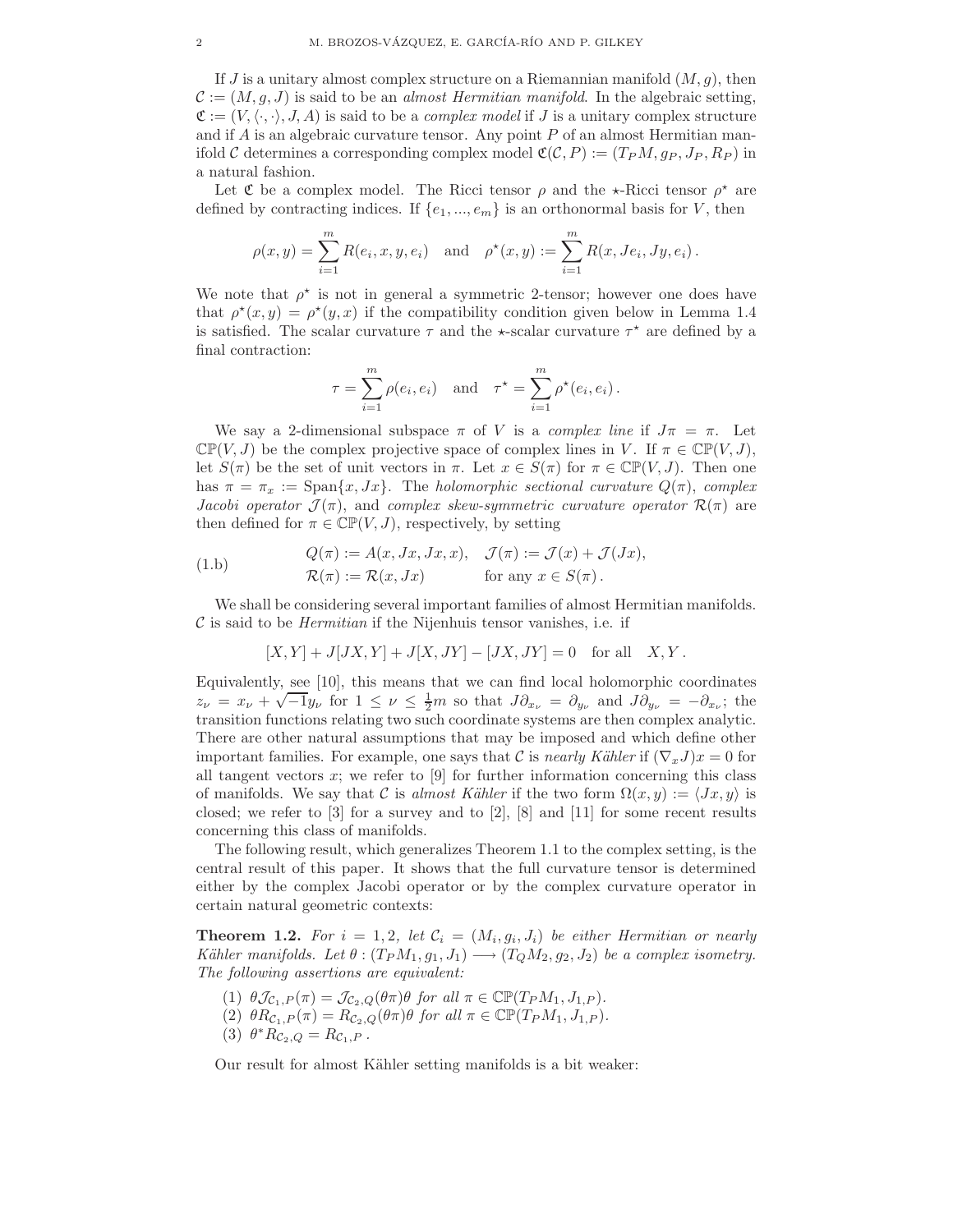**Theorem 1.3.** Let  $\mathcal{C} = (M, g, J)$  be an almost Kähler manifold. Assume either that  $\mathcal{J}(\pi) = 0$  for all  $\pi \in \mathbb{CP}(TM, J)$  or that  $\mathcal{R}(\pi) = 0$  for all  $\pi \in \mathbb{CP}(TM, J)$ . Then M is flat.

Let  $\mathfrak C$  be a complex model. There is a basic compatibility condition we work with that relates the structures J and A:

**Lemma 1.4.** Let  $\mathfrak{C} = (V, \langle \cdot, \cdot \rangle, J, A)$  be a complex model. The following conditions are equivalent and if any is satisfied, we shall say that  $\mathfrak C$  is a compatible complex model.

- (1)  $J^*A = A$ , i.e.  $A(x, y, z, t) = A(Jx, Jy, Jz, Jt)$  for all  $x, y, z, t \in V$ . (2)  $\mathcal{J}(\pi)J = J\mathcal{J}(\pi)$  for all  $\pi \in \mathbb{CP}(V, J)$ .
- (3)  $A(\pi)J = JA(\pi)$  for all  $\pi \in \mathbb{CP}(V, J)$ .

We note, see Lemma 3.1, that if  $C = (M, g, J)$  is a nearly Kähler manifold, then  $\mathfrak{C}(\mathcal{C}, P) = (T_P M, q_P, J_P, R_P)$  is a compatible complex model for any point  $P \in M$ . In general, a manifold satisfying this condition at every point is known in the literature as a RK-manifold.

What is perhaps rather surprising is that Theorem 1.2 does not have a purely algebraic analogue even if we impose the compatibility condition of Lemma 1.4:

**Theorem 1.5.** If  $m \equiv 0 \mod 4$ , there exists a complex model  $\mathfrak{C} = (V, \langle \cdot, \cdot \rangle, J, A)$ with  $A \neq 0$  so that  $\mathcal{J} (\pi) = 0$  and so that  $\mathcal{A} (\pi) = 0$  for every  $\pi \in \mathbb{CP}(V, J)$ .

Let  $\mathcal{C} = (M, g, J)$  be an almost Hermitian manifold. We let  $\mathcal{U}_{\mathcal{C}}$  be the bundle of complex isometries of  $TM$ ; the fibers of this bundle are the associated unitary group of the fibers. If  $\Theta \in C^{\infty} \{ \mathcal{U}_{\mathcal{C}} \}$  and if  $P \in M$ , then  $\theta_P := \Theta(P)$  is a complex isometry of  $(T_P M, g_P, J_P)$  for any  $P \in M$ . We show that Theorem 1.2 fails in the almost Hermitian context by establishing the following result:

**Theorem 1.6.** Let  $m \equiv 0 \mod 4$ . There exists an almost Hermitian manifold C and there exists  $\Theta \in C^{\infty} \{ \mathcal{U}_{\mathcal{C}} \}$  so that for any point P in M we have:

- (1)  $\theta_P \mathcal{J}_{\mathcal{C}}(\pi) = \mathcal{J}_{\mathcal{C}}(\theta_P \pi) \theta_P$  for all  $\pi \in \mathbb{CP}(T_P M, J)$ .
- (2)  $\theta_P \mathcal{R}_\mathcal{C}(\pi) = \mathcal{R}_\mathcal{C}(\theta_P \pi) \theta_P$  for all  $\pi \in \mathbb{CP}(T_P M, J)$ .
- (3)  $\theta_P^* R_P \neq R_P$ .

Here is a brief outline to this paper. Section 2 is algebraic in nature. We begin by establishing Lemma 1.4. Next, in Lemma 2.1, we prove a result of Vanhecke [17] which expresses  $R(x, y, y, x)$  for a compatible complex model in terms of the holomorphic sectional curvature  $Q$  defined in Equation (1.b) and in terms of an additional tensor

$$
(1.c) \qquad \lambda(x,y) = R(x,y,y,x) - R(x,y,Jy,Jx) \, .
$$

The identity of Lemma 2.1 is polarized to establish a result of Sato [12] in Lemma 2.2. We then turn to a study of the complex Jacobi operator by studying the condition  $\mathcal{J}(\pi) = 0$  for all  $\pi \in \mathbb{CP}(V, J)$  in Lemma 2.3 and show this implies that  $\rho$ and  $\rho^*$  both vanish. We then prove Theorem 1.5. We conclude Section 2 by relating Lemma 2.3 to the curvature decompositions of Gray [7] in Lemma 2.4.

In Section 3 we apply the results of Section 2 to the geometric context. We begin by recalling certain results of Gray and Yano concerning Hermitian, nearly Kähler and almost Kähler manifolds. These results are then applied to prove Theorems 1.2 and 1.3. The construction used to establish Theorem 1.5 in the algebraic setting is then used to prove Theorem 1.6 in the geometric setting.

There are many example in the literature of almost Kähler manifolds which are not Kähler [1, 5, 18]. Also, a great interest has been shown in finding conditions for an almost Kähler manifold to be Kähler. For example, the Goldberg conjecture states: A compact Einstein almost Kähler manifold is Kähler. This conjecture has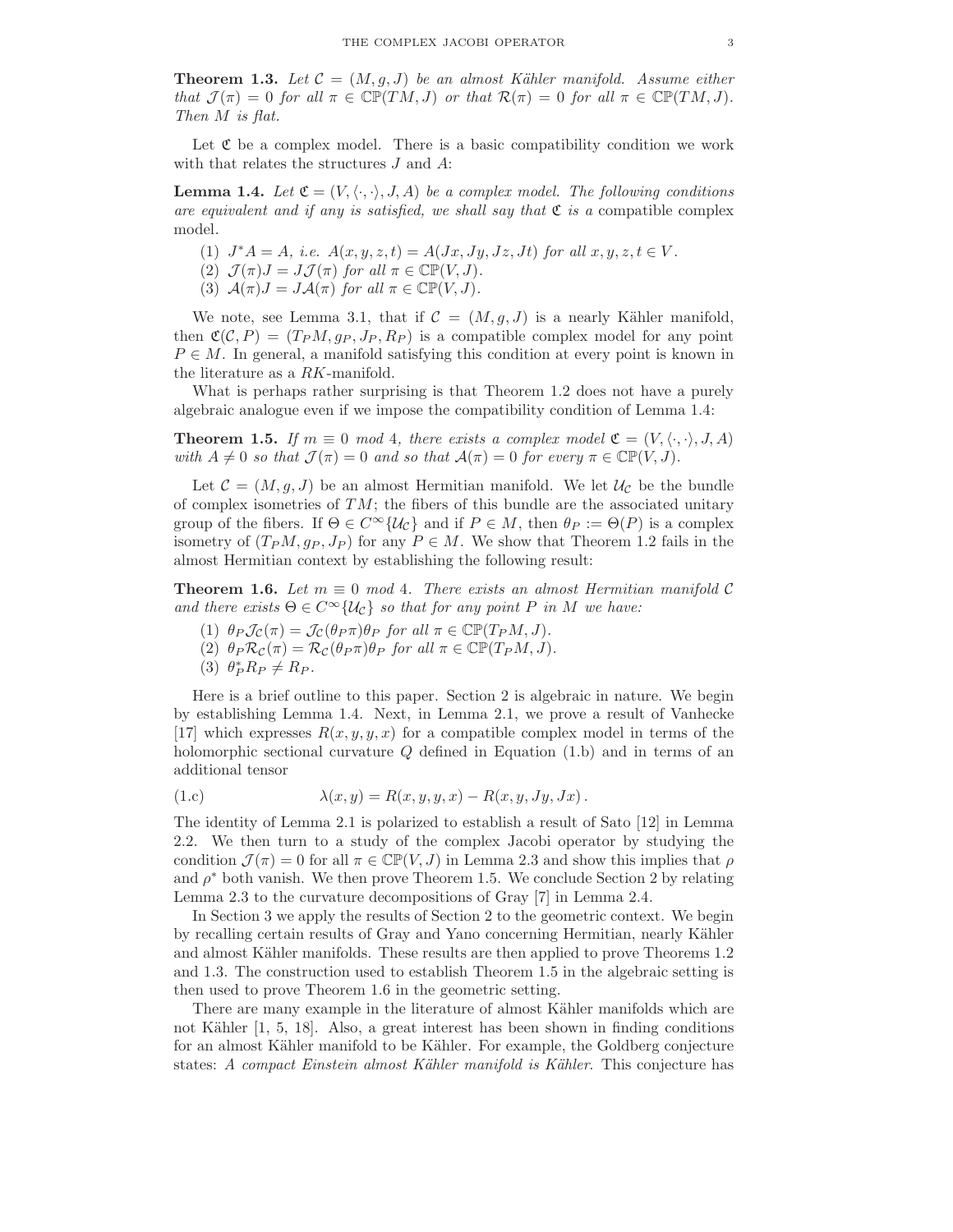generated extensive literature, see for example [14, 15]. Many other conditions have been studied which might imply that an almost Kähler manifold is Kähler, see [2, 4] for example. We conclude the paper in Section 4 with two related results.

We shall adopt the following notational conventions. The curvature tensor and curvature operator of a Riemannian manifold will be denoted by  $R$  and  $\mathcal{R}$ , respectively; an algebraic curvature tensor and the corresponding algebraic curvature operator will be denoted by  $A$  and  $A$ , respectively. A real Riemannian manifold and a real model will be denoted by  $\mathcal{M} = (M, g)$  and  $\mathfrak{M} = (V, \langle \cdot, \cdot \rangle, A)$ , respectively. An almost Hermitian manifold and a complex model will be denoted by  $\mathcal{C} = (M, g, J)$ and  $\mathfrak{C} = (V, \langle \cdot, \cdot \rangle, J, A)$ , respectively. The Jacobi operator will be denoted by  $\mathcal{J}$ ; we will subscript as appropriate when more than one curvature operator is under consideration.

#### 2. Algebraic Results

Proof. We first establish Lemma 1.4. Suppose first that Assertion (1) holds, i.e. that  $A(x, y, z, t) = A(Jx, Jy, Jz, Jt)$  for all x, y, z, t. Then

(2.a) 
$$
A(y, x, x, Jz) + A(y, Jx, Jx, Jz) = -A(Jy, x, x, z) - A(Jy, Jx, Jx, z)
$$
,

which implies  $\langle \mathcal{J}(\pi_x)y, Jz \rangle = -\langle \mathcal{J}(\pi_x)Jy, z \rangle$  and, hence,  $\mathcal{J}(\pi_x)J = J\mathcal{J}(\pi_x)$ . Assume conversely that  $\mathcal{J}(\pi_x)J = J\mathcal{J}(\pi_x)$  or equivalently that Equation (2.a) holds for all x. Polarizing this identity and replacing z by  $-Jz$  yields

(2.b) 
$$
A(y, x, w, z) + A(y, w, x, z) + A(y, Jx, Jw, z) + A(y, Jw, Jx, z) = A(Jy, x, w, Jz) + A(Jy, w, x, Jz) + A(Jy, Jx, Jw, Jz) + A(Jy, Jw, Jx, Jz).
$$

Interchanging arguments  $1 \leftrightarrow 2$  and  $3 \leftrightarrow 4$  in the curvature tensors then yields:

$$
A(x, y, z, w) + A(w, y, z, x) + A(Jx, y, z, Jw) + A(Jw, y, z, Jx)
$$
  
=  $A(x, Jy, Jz, w) + A(w, Jy, Jz, x) + A(Jx, Jy, Jz, Jw)$   
+  $A(Jw, Jy, Jz, Jx)$ .

If we interchange x and y and we interchange  $z$  and  $w$  in this identity, we get

$$
A(y, x, w, z) + A(z, x, w, y) + A(Jy, x, w, Jz) + A(Jz, x, w, Jy)
$$
  
(2.c) =  $A(y, Jx, Jw, z) + A(z, Jx, Jw, y) + A(Jy, Jx, Jw, Jz)$   
+  $A(Jz, Jx, Jw, Jy)$ .

Adding (2.b) and (2.c) and simplifying yields:

(2.d) 
$$
A(y, x, w, z) + A(y, w, x, z) = A(Jy, Jx, Jw, Jz) + A(Jy, Jw, Jx, Jz)
$$

We permute the indices in Equation (2.d) to change  $y \to x \to w \to y$ . This yields:

(2.e) 
$$
A(x, w, y, z) + A(x, y, w, z) = A(Jx, Jw, Jy, Jz) + A(Jx, Jy, Jw, Jz).
$$

We add  $2(2.d)$  and  $(2.e)$  and use the Bianchi identity to see

$$
3A(y, w, x, z) = A(y, x, w, z) + 2A(y, w, x, z) + A(x, w, y, z)
$$
  
=  $A(Jy, Jx, Jw, Jz) + 2A(Jy, Jw, Jx, Jz) + A(Jx, Jw, Jy, Jz)$   
=  $3A(Jy, Jw, Jx, Jz)$ .

The desired identity now follows.

We now prove that Assertion  $(1)$  implies Assertion  $(3)$ . We have:

$$
\langle J\mathcal{A}(\pi_x)y, z \rangle = -\langle \mathcal{A}(\pi_x)y, Jz \rangle = -A(x, Jx, y, Jz)
$$
  
= 
$$
-A(Jx, JJx, Jy, JJz) = A(x, Jx, Jy, z) = \langle \mathcal{A}(\pi_x)Jy, z \rangle.
$$

Thus  $J\mathcal{A}(\pi_x) = \mathcal{A}(\pi_x)J$  as desired.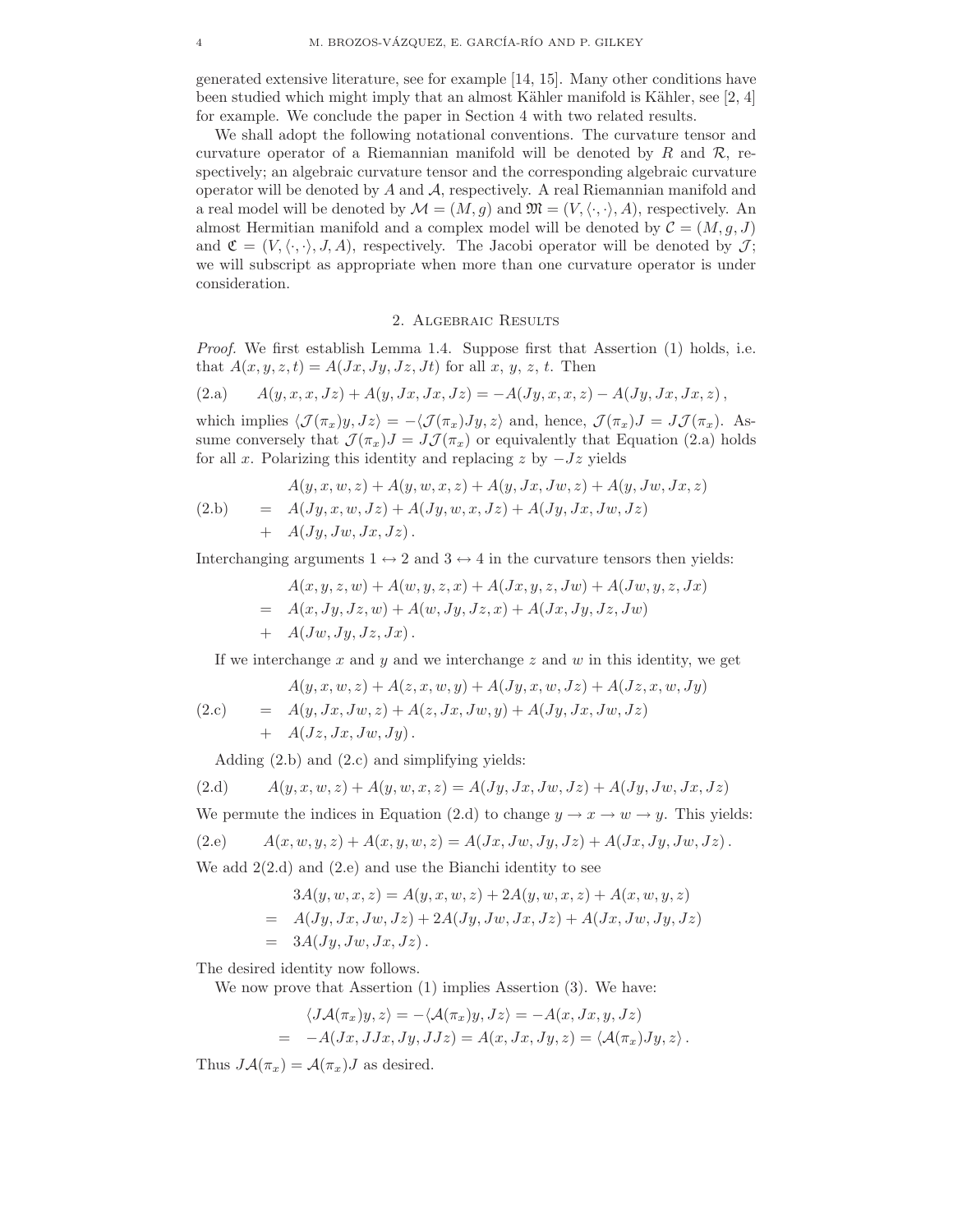We finally show that Assertion (3) implies Assertion (1). We have

$$
JA(x, Jx) = A(x, Jx)J,
$$
  
\n
$$
\Rightarrow \langle JA(x, Jx)z, w \rangle - \langle A(x, Jx)Jz, w \rangle = 0,
$$
  
\n
$$
\Rightarrow A(x, Jx, z, Jw) + A(x, Jx, Jz, w) = 0.
$$

Polarizing yields an identity for all  $x, y, z, w$ :

$$
0 = A(y, Jx, z, Jw) + A(x, Jy, z, Jw) + A(y, Jx, Jz, w) + A(x, Jy, Jz, w).
$$

Interchange the first two arguments in the first and third term to see:

$$
0 = -A(Jx, y, z, Jw) + A(x, Jy, z, Jw) - A(Jx, y, Jz, w) + A(x, Jy, Jz, w).
$$

Replace  $(x, w)$  by  $(Jx, Jw)$  to show:

(2. f) 
$$
0 = -A(x, y, z, w) - A(Jx, Jy, z, w) + A(x, y, Jz, Jw) + A(Jx, Jy, Jz, Jw).
$$

Interchange the first two arguments with the final two arguments:

$$
0 = -A(z, w, x, y) - A(z, w, Jx, Jy) + A(Jz, Jw, x, y) + A(Jz, Jw, Jx, Jy).
$$

Change notation to interchange x and z, and y and w, to see:

(2.g) 
$$
0 = -A(x, y, z, w) - A(x, y, Jz, Jw) + A(Jx, Jy, z, w) + A(Jx, Jy, Jz, Jw).
$$

We add Equations  $(2.f)$  and  $(2.g)$  to conclude

$$
-A(x, y, z, w) + A(Jx, Jy, Jz, Jw) = 0
$$

and complete the proof that Assertion (3) implies Assertion (1).  $\Box$ 

The following result is due to Vanhecke [17]; it was originally stated in a purely geometrical setting. Let  $Q$  and  $\lambda$  be defined by Equations (1.b) and (1.c), respectively.

**Lemma 2.1.** Let  $\mathfrak{C} = (V, \langle \cdot, \cdot \rangle, A, J)$  be a compatible complex model. Then

$$
32A(x, y, y, x) = 3Q(x + Jy) + 3Q(x - Jy) - Q(x + y) - Q(x - y)
$$
  
- 4Q(x) - 4Q(y) + 4{5\lambda(x, y) + \lambda(x, Jy)}.

Proof. First note that

$$
Q(x + y) = A(x + y, Jx + Jy, Jx + Jy, x + y)
$$
  
=  $A(x, Jx, Jx, x) + A(x, Jy, Jy, x)$   
+  $A(y, Jx, Jx, y) + A(y, Jy, Jy, y)$   
+  $2A(x, Jx, Jx, y) + 2A(x, Jy, Jy, y) + 2A(x, Jx, Jy, x)$   
+  $2A(y, Jx, Jy, y) + 2A(x, Jx, Jy, y) + 2A(x, Jy, Jx, y).$ 

Hence

$$
3Q(x + Jy) + 3Q(x - Jy) - Q(x + y) - Q(x - y) - 4Q(x) - 4Q(y)
$$
  
=  $3\{A(x, Jx, Jx, x) + A(x, y, y, x) + A(Jy, Jx, Jx, Jy) + A(Jy, y, y, Jy) + 2A(x, Jx, Jx, Jy) + 2A(x, y, y, Jy) - 2A(x, Jx, y, x) -2A(Jy, Jx, y, Jy) - 2A(x, Jx, y, Jy) - 2A(x, y, Jx, Jy)\} + 3\{A(x, Jx, Jx, x) + A(x, y, y, x) + A(Jy, Jx, Jx, Jy) + A(Jy, y, y, Jy) - 2A(x, Jx, Jx, Jy) - 2A(x, y, y, Jy) + 2A(x, Jx, y, x) + 2A(Jy, Jx, y, Jy) - 2A(x, Jx, y, Jy) - 2A(x, y, Jx, Jy)\} - \{A(x, Jx, Jx, x) + A(x, Jy, Jy, x) + A(y, Jx, Jx, y) + A(y, Jy, Jy, y) + A(y, Jy, Jy, y)\}\$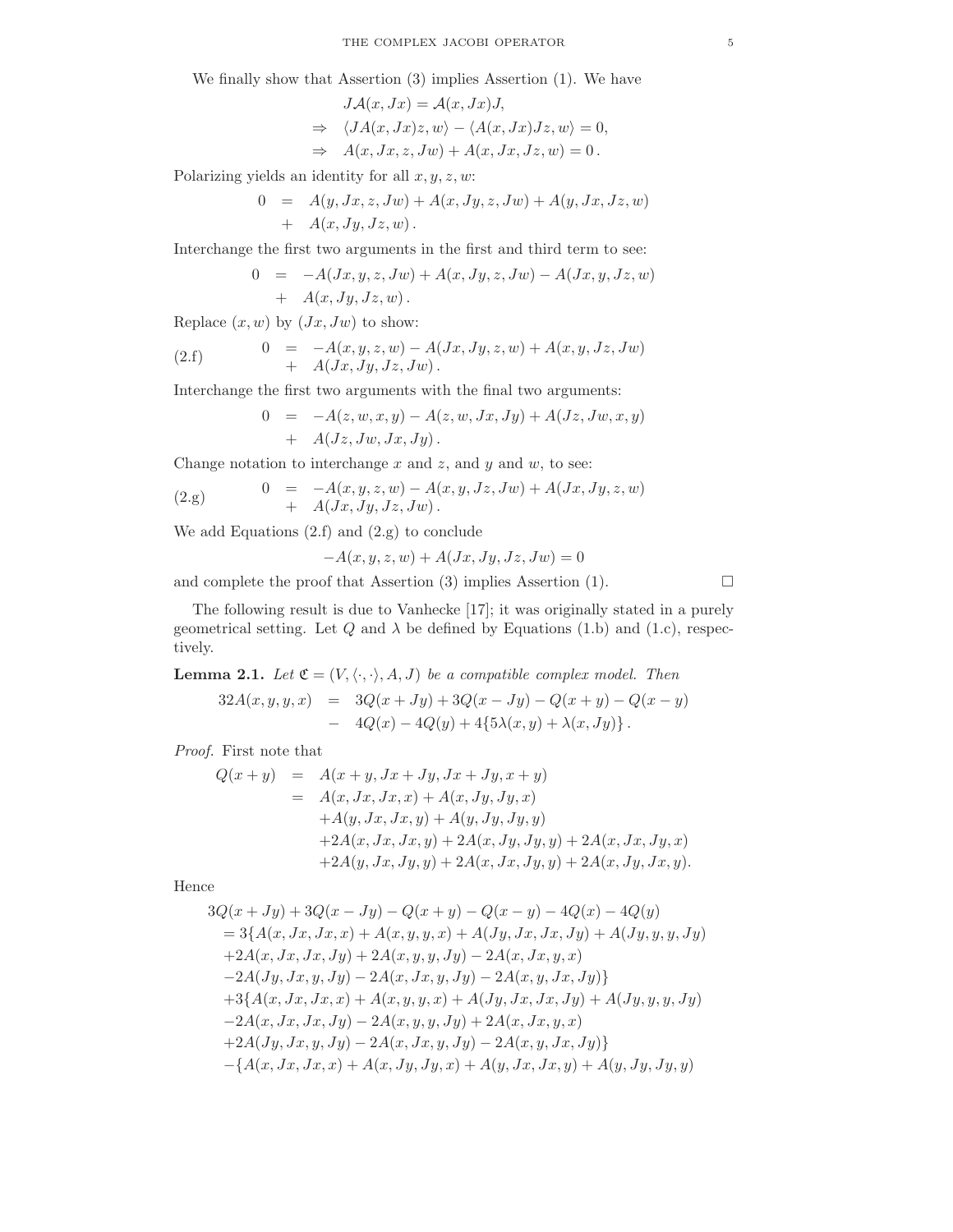$$
+2A(x, Jx, Jx, y) + 2A(x, Jy, Jy, y) + 2A(x, Jx, Jy, x)
$$
  
\n
$$
+2A(y, Jx, Jy, y) + 2A(x, Jx, Jy, y) + 2A(x, Jy, Jx, y)
$$
  
\n
$$
-\{A(x, Jx, Jx, x) + A(x, Jy, Jy, x) + A(y, Jx, Jx, y) + A(y, Jy, Jy, y)
$$
  
\n
$$
-2A(x, Jx, Jx, y) - 2A(x, Jy, Jy, y) - 2A(x, Jx, Jy, x)
$$
  
\n
$$
-2A(y, Jx, Jy, y) + 2A(x, Jx, Jy, y) + 2A(x, Jy, Jx, y)
$$
  
\n
$$
-4\{A(x, Jx, Jx, x) + A(y, Jy, Jy, y) - 2A(x, Jy, Jx, y) - 2A(y, Jx, Jx, y)
$$
  
\n
$$
= 6A(x, y, y, x) + 6A(Jx, Jy, Jy, Jx) - 2A(x, Jy, Jy, x) - 2A(y, Jx, Jx, y)
$$
  
\n
$$
-12A(x, y, Jx, Jy) - 12A(x, Jx, y, Jy) - 4A(x, Jx, Jy, y) - 4A(x, Jy, Jx, y)
$$
  
\n
$$
= 12A(x, y, y, x) - 4A(x, Jy, Jy, x)
$$
  
\n
$$
-12A(x, y, Jx, Jy) - 8A(x, Jx, y, Jy) - 4A(x, Jy, Jx, y).
$$

We may now compute:

$$
3Q(x + Jy) + 3Q(x - Jy) - Q(x + y) - Q(x - y)
$$
  
\n
$$
-4Q(x) - 4Q(y) + 4{5\lambda(x, y) + \lambda(x, Jy)}
$$
  
\n
$$
= 12A(x, y, y, x) - 4A(x, Jy, Jy, x)
$$
  
\n
$$
-12A(x, y, Jx, Jy) - 8A(x, Jx, y, Jy) - 4A(x, Jy, Jx, y)
$$
  
\n
$$
+20(A(x, y, y, x) - A(x, y, Jy, Jx))
$$
  
\n
$$
+4(A(x, Jy, Jy, x) + A(x, Jy, y, Jx))
$$
  
\n
$$
= 32A(x, y, y, x) - 8A(x, y, Jy, Jx) - 8A(x, Jx, y, Jy) - 8A(x, Jy, Jx, y).
$$

The desired identity now follows from the Bianchi identity.

$$
\qquad \qquad \Box
$$

The following tensors arise naturally and play a fundamental role in studying complex models. The tensor  $A_0$  has constant sectional curvature  $+1$  and the curvature tensor of complex projective space with the Fubini-Study metric is given by  $A_0 + A_J$  where we define:

(2.h) 
$$
A_0(x, y, z, w) := \langle x, w \rangle \langle y, z \rangle - \langle x, z \rangle \langle y, w \rangle,
$$

$$
A_J(x, y, z, w) := \langle x, Jw \rangle \langle y, Jz \rangle - \langle x, Jz \rangle \langle y, Jw \rangle - 2 \langle x, Jy \rangle \langle z, Jw \rangle.
$$

The following result is due to Sato [12]; again, it was stated in a geometrical context.

**Lemma 2.2.** Let  $\mathfrak{C} = (V, \langle \cdot, \cdot \rangle, A, J)$  be a compatible complex model.

(1) If  $\mathfrak C$  has constant holomorphic sectional curvature c, then

$$
A(x, y, z, w) = \frac{c}{4} \{ A_0(x, y, z, w) + A_J(x, y, z, w) \} + \frac{1}{8} \{ 5A(x, y, z, w) - 3A(x, y, Jz, Jw) + A(x, z, Jw, Jy) - A(x, w, Jz, Jy) - A(x, Jz, w, Jy) + A(x, Jw, z, Jy) \}.
$$

(2) If  $\mathfrak C$  has constant zero holomorphic sectional curvature, then

 $3A(x, y, z, w) + 3A(x, y, Jz, Jw)$ 

$$
= A(x, z, Jw, Jy) - A(x, w, Jz, Jy) - A(x, Jz, w, Jy) + A(x, Jw, z, Jy).
$$

*Proof.* As the holomorphic sectional curvature is constant,  $Q(x) = c\langle x, x \rangle^2$ . We use the identity of Lemma 2.1 to see:

$$
32A(x, y, y, x)
$$
  
=  $3c\{(x, x) + \langle y, y \rangle + 2\langle x, Jy \rangle\}^2 + 3c\{\langle x, x \rangle + \langle y, y \rangle - 2\langle x, Jy \rangle\}^2$   
 $-c\{\langle x, x \rangle + \langle y, y \rangle + 2\langle x, y \rangle\}^2 - c\{\langle x, x \rangle + \langle y, y \rangle - 2\langle x, y \rangle\}^2$   
 $-4c\langle x, x \rangle^2 - 4c\langle y, y \rangle^2 + 4\{5\lambda(x, y) + \lambda(x, Jy)\}$   
=  $8c\{\langle x, x \rangle \langle y, y \rangle - \langle x, y \rangle^2 + 3\langle x, Jy \rangle^2\} + 4\{5\lambda(x, y) + \lambda(x, Jy)\}.$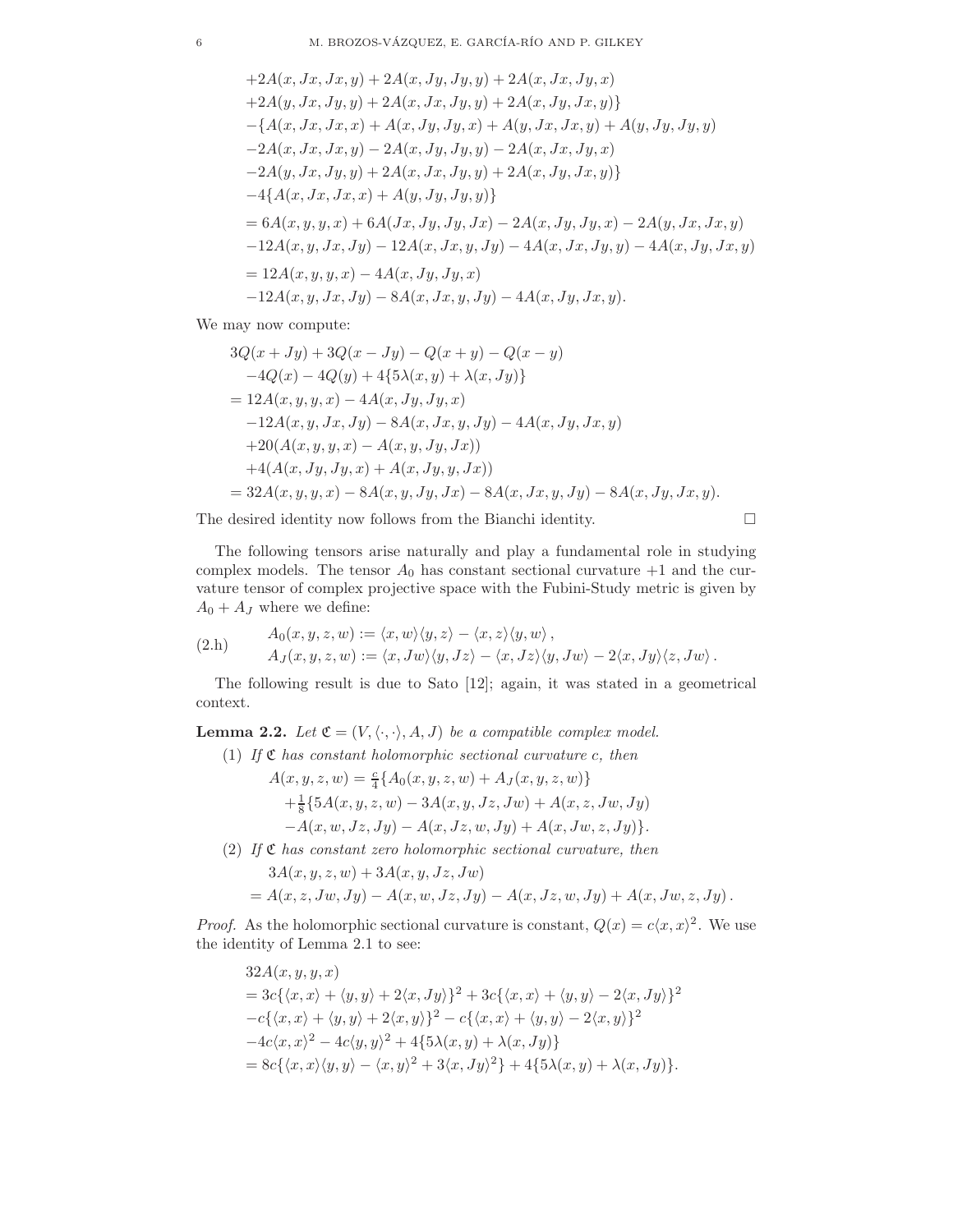We now polarize this identity to see:

$$
8(A(x, y, z, w) + A(x, z, y, w))
$$
  
=  $2c\{2\langle x, w \rangle \langle y, z \rangle - \langle x, y \rangle \langle z, w \rangle - \langle x, z \rangle \langle w, y \rangle$   
(2.i) +  $3\langle x, Jy \rangle \langle w, Jz \rangle + 3\langle x, Jz \rangle \langle w, Jy \rangle \}$   
+  $5\{A(x, y, z, w) + A(x, z, y, w) - A(x, y, Jz, Jw) - A(x, z, Jy, Jw)\}$   
+  $A(x, Jy, z, Jw) + A(x, Jz, y, Jw) + A(x, Jy, Jz, w) + A(x, Jz, Jy, w).$ 

Interchanging  $x$  and  $y$  in Equation (2.i) yields:

$$
8(A(y, x, z, w) + A(y, z, x, w))
$$
  
=  $2c\{2\langle y, w\rangle\langle x, z\rangle - \langle y, x\rangle\langle z, w\rangle - \langle y, z\rangle\langle w, x\rangle$   
(2. j) +  $3\langle y, Jx\rangle\langle w, Jz\rangle + 3\langle y, Jz\rangle\langle w, Jx\rangle$ }  
+  $5\{A(y, x, z, w) + A(y, z, x, w) - A(y, x, Jz, Jw) - A(y, z, Jx, Jw)\}$   
+  $A(y, Jx, z, Jw) + A(y, Jz, x, Jw) + A(y, Jx, Jz, w) + A(y, Jz, Jx, w).$ 

We now subtract Equation (2.j) from Equation (2.i) and simplify to obtain:

$$
8(A(x, y, z, w) + A(x, z, y, w) - A(y, x, z, w) - A(y, z, x, w))
$$
  
= 24A(x, y, z, w)  
= 2c{3\langle x, w \rangle\langle y, z \rangle - 3\langle x, z \rangle\langle w, y \rangle}  
+3\langle x, Jw \rangle\langle y, Jz \rangle - 3\langle x, Jz \rangle\langle y, Jw \rangle - 6\langle x, Jy \rangle\langle z, Jw \rangle}  
+10A(x, y, z, w) + 5A(x, w, z, y) - 5A(x, z, w, y)  
-10A(x, y, Jz, Jw) + A(x, Jw, Jz, y) - A(x, Jz, Jw, y)  
-5A(x, w, Jz, Jy) + A(x, Jy, Jz, w) - A(x, Jz, w, Jy) + A(x, Jy, Jz, w)  
+5A(x, z, Jw, Jy) + A(x, Jy, z, Jw) + A(x, Jw, z, Jy) + A(x, Jy, z, Jw)  
= 2c{3R<sub>0</sub>(x, y, z, w) + 3R<sub>J</sub>(x, y, z, w)} + 15A(x, y, z, w) - 9A(x, y, Jz, Jw)  
-3A(x, w, Jz, Jy) - 3A(x, Jz, w, Jy) + 3A(x, Jw, z, Jy) + 3A(x, z, Jw, Jy).

The desired results now follow.  $\hfill \square$ 

We begin the proper study of the complex Jacobi operator by examining the condition  $\mathcal{J}(\cdot) = 0$ .

**Lemma 2.3.** Let  $\mathfrak{C} = (V, \langle \cdot, \cdot \rangle, J, A)$  be a complex model.

- (1) The following conditions are equivalent:
	- (a)  $\mathcal{J}(\pi) = 0$  for all  $\pi \in \mathbb{CP}(V, J)$ .
	- (b)  $\mathcal{A}(x, y) = -\mathcal{A}(Jx, Jy)$  for all  $x, y$ .
	- (c)  $\mathcal{A}(\pi) = 0$  for all  $\pi \in \mathbb{CP}(V, J)$ .
	- (d)  $A(Jx,y)z = A(x,Jy)z = A(x,y)Jz$  for all  $x, y, z$ .
- (2) If any of the conditions in  $(1)$  are satisfied, then:
	- (a)  $\mathfrak{C}$  is compatible.
	- (b)  $\mathfrak C$  is Ricci flat and  $\star$ -Ricci flat.

*Proof.* Suppose Condition (1a) holds. Then  $\mathfrak C$  is compatible. Furthermore,

$$
Q(x) = R(x, Jx, Jx, x) = R(x, Jx, Jx, x) + R(x, x, x, x) = \langle \mathcal{J}(\pi_x)x, x \rangle = 0,
$$

so  $\mathfrak C$  has constant holomorphic sectional curvature 0. Thus Lemma 2.2 (2) applies and we show that Condition (1b) holds by computing:

$$
3A(x, y, z, w) + 3A(x, y, Jz, Jw)
$$
  
=  $A(x, z, Jw, Jy) - A(x, w, Jz, Jy) - A(x, Jz, w, Jy) + A(x, Jw, z, Jy)$   
=  $\langle \{ \mathcal{J}(\pi_{z+Jw}) - \mathcal{J}(\pi_z) - \mathcal{J}(\pi_{Jw}) \} x, Jy \rangle = 0.$ 

Suppose Condition (1b) holds. We establish Condition (1c) by computing:

$$
\mathcal{A}(\pi_x) = \mathcal{A}(x, Jx) = -\mathcal{A}(Jx, JJx) = \mathcal{A}(Jx, x) = -\mathcal{A}(x, Jx) = -\mathcal{A}(\pi_x).
$$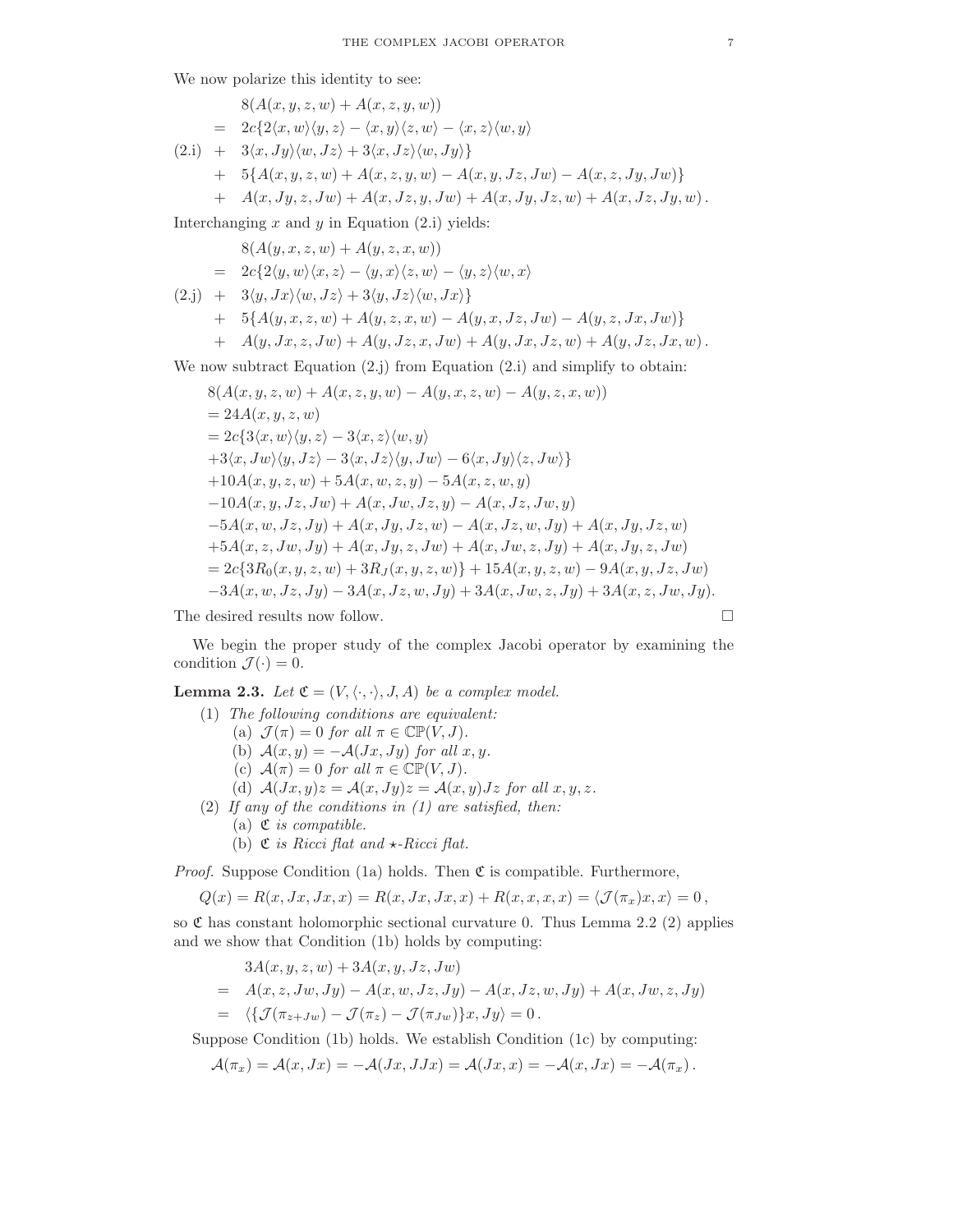Suppose Condition (1c) holds. Then  $\mathfrak C$  is compatible. Again Lemma 2.2 is applicable. We set  $w = Jz$  in Lemma 2.2 (2) to show Condition (1a) holds by computing:

$$
0 = 6\langle \mathcal{A}(\pi_z)x, y \rangle = 6A(x, y, z, Jz)
$$
  
= -2A(x, z, z, Jy) - 2A(x, Jz, Jz, Jy) = -2\langle \mathcal{J}(\pi\_z)x, Jy \rangle.

We have shown that Conditions (1a), (1b), and (1c) are equivalent. Suppose that Condition (1d) holds. We show that Condition (1c) holds by computing:

$$
\mathcal{A}(\pi_x) = \mathcal{A}(x, Jx) = \mathcal{A}(Jx, x) = -\mathcal{A}(x, Jx) = -\mathcal{A}(\pi_x).
$$

Finally suppose that Condition (1a) holds. We must show Condition (1d) holds. Since Condition (1a) implies Condition (1b), we have  $\mathcal{A}(x, y) = -\mathcal{A}(Jx, Jy)$ . Thus

$$
A(Jx,y)z = -A(JJx,Jy)z = A(x,Jy)z.
$$

Since  $\mathcal{J}(\pi_y) = 0$  and since  $\mathfrak{C}$  is compatible,

$$
0 = A(x, y, y, w) + A(x, Jy, Jy, w) = A(x, y, y, w) + A(Jx, y, y, Jw).
$$

Polarize this identity to see

$$
(2.k) \qquad 0 = A(x, y, z, w) + A(x, z, y, w) + A(Jx, y, z, Jw) + A(Jx, z, y, Jw).
$$

Since  $\mathcal{A}(x, w) = -\mathcal{A}(Jx, Jw), \mathcal{A}(Jx, Jw, y, z) = -\mathcal{A}(x, w, y, z).$  We may therefore use the First Bianchi identity to see:

(2.1) 
$$
0 = A(Jx, y, z, Jw) + A(Jx, Jw, y, z) + A(Jx, z, Jw, y)
$$

$$
+ A(x, y, z, w) + A(x, w, y, z) + A(x, z, w, y)
$$

$$
= A(Jx, y, z, Jw) - A(Jx, z, y, Jw) + A(x, y, z, w) - A(x, z, y, w).
$$

Adding  $(2.k)$  and  $(2.l)$  we get

$$
0 = 2A(x, y, z, w) + 2A(Jx, y, z, Jw).
$$

Replacing w by  $Jw$  and changing the order then shows Condition (1a) implies Condition (1d) since:

$$
A(x, y, Jw, z) = A(Jx, y, w, z).
$$

This completes the proof of Assertion (1). It is clear that (1a) implies  $\mathfrak C$  is compatible, as we said before. Assume the conditions of Assertion (1) hold. We may then compute:

$$
2\rho(x,y) = \sum_{i=1}^{m} \{A(e_i, x, y, e_i) + A(Je_i, x, y, Je_i)\} = \sum_{i=1}^{m} \langle \mathcal{J}(\pi_{e_i})x, y \rangle) = 0,
$$
  

$$
\rho^*(x,y) = \sum_{i=1}^{m} A(x, Je_i, Jy, e_i) = \sum_{i=1}^{m} A(x, e_i, JJy, e_i) = \rho(x,y) = 0.
$$

where  $\{e_1, \ldots, e_m\}$  forms an orthonormal basis. This completes the proof of the Lemma. Lemma.

*Proof.* We now establish Theorem 1.5. Since the dimension of  $V$  is a multiple of 4, we may choose almost complex structures  $J, K$  such that  $JK + KJ = 0$ . Consider the algebraic curvature tensor  $A := A_K - A_{JK}$ . Note that the Jacobi operator is given by

$$
\mathcal{J}(x)y = 3\langle y, Kx \rangle Kx - 3\langle y, JKx \rangle JKx,
$$

and, since  $\mathcal{J}(x)Kx = Kx$  for any unit vector  $x, A \neq 0$ . However, the complex Jacobi operator vanishes identically:

$$
\mathcal{J}(\pi_x) = 3\langle y, Kx \rangle Kx - 3\langle y, JKx \rangle JKx \n+3\langle y, KJx \rangle KJx - 3\langle y, JKJx \rangle JKJx \n= 0.
$$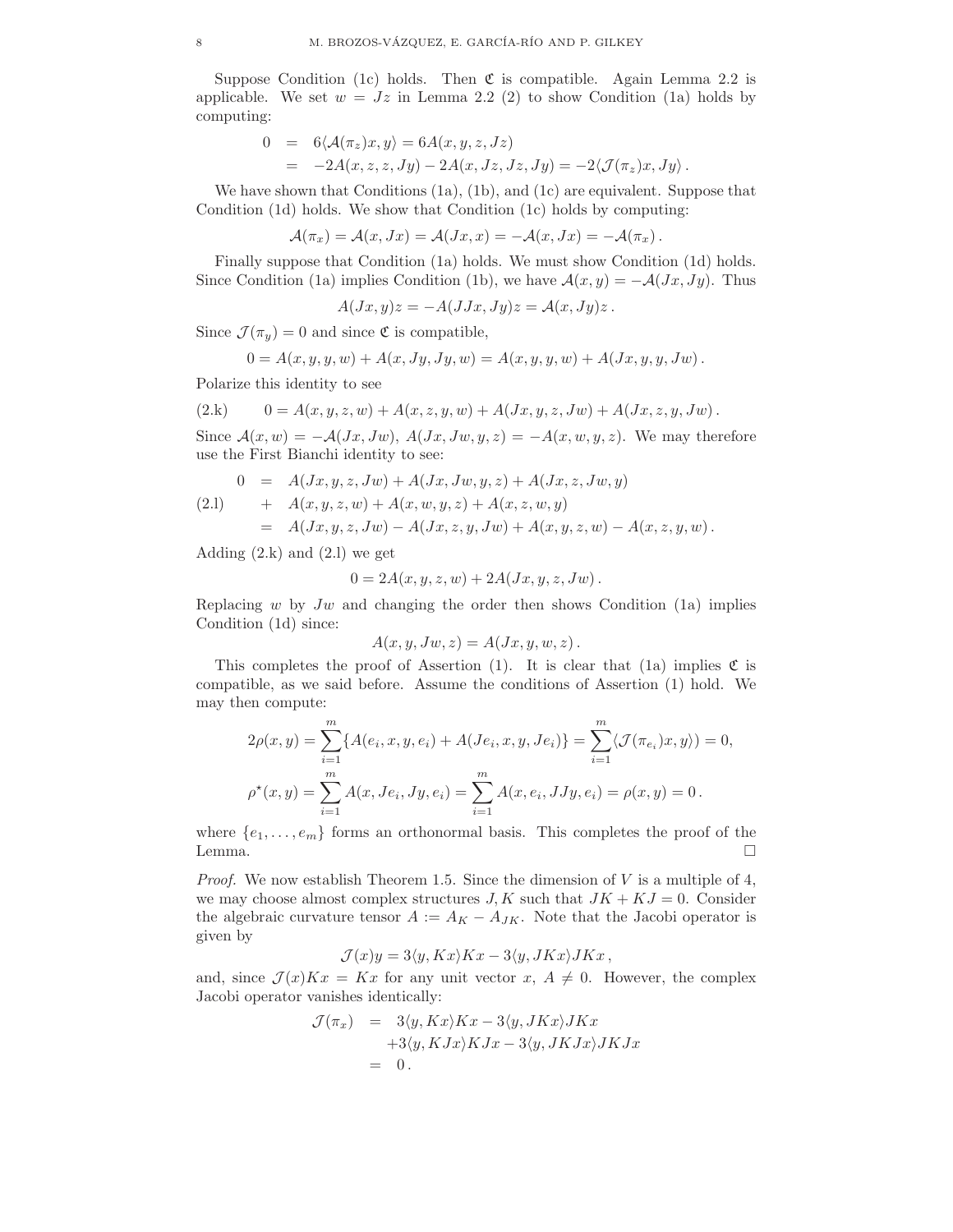We may now apply Lemma 2.3 to see that  $\mathcal{A}(\pi)$  also vanishes identically as well.  $\square$ 

We conclude this section by putting things in a slightly different invariant framework. Let  $\mathfrak{A}(V)$  be the vector space of all algebraic curvature tensors on V. We use  $\langle \cdot, \cdot \rangle$  to define a natural inner product on  $\mathfrak{A}(V)$  by setting:

$$
\langle A_1, A_2 \rangle := \sum_{i,j,k,l} A_1(e_i, e_j, e_k, e_l) A_2(e_i, e_j, e_k, e_l);
$$

this is independent of the particular orthonormal basis  $\{e_i\}$  chosen. Consider the following subspaces [7]:

$$
\mathfrak{A}_1(V, J) = \{ A \in \mathfrak{A}(V) : A(x, y, z, w) = A(Jx, Jy, z, w) \}, \mathfrak{A}_2(V, J) = \{ A \in \mathfrak{A}(V) : A(x, y, z, w) = A(Jx, Jy, z, w) \n+ A(Jx, y, Jz, w) + A(Jx, y, z, Jw) \}, \mathfrak{A}_3(V, J) = \{ A \in \mathfrak{A}(V) : A(x, y, z, w) = A(Jx, Jy, Jz, Jw) \}.
$$

Note that  $\mathfrak{A}_1(V, J)$  is the space of algebraic curvature tensors which verify the Kähler identity and  $\mathfrak{A}_3(V, J)$  is the space of compatible curvature tensors. We have

$$
\mathfrak{A}_1(V, J) \subset \mathfrak{A}_2(V, J) \subset \mathfrak{A}_3(V, J).
$$

Denote by  $\mathfrak{A}^{\perp}_2(V, \langle \cdot, \cdot \rangle, J)$  the orthogonal complement of  $\mathfrak{A}_2(V, J)$  in  $\mathfrak{A}_3(V, J)$ .

**Lemma 2.4.** Let  $\mathfrak{C} = (V, \langle \cdot, \cdot \rangle, A)$  be a complex model. The following assertions are equivalent:

- (1)  $\mathcal{J}(\pi) = 0$  for all  $\pi \in \mathbb{CP}(V, J)$ .
- (2)  $A \in \mathfrak{A}_2^{\perp}(V,\langle \cdot,\cdot \rangle, J).$

*Proof.* Projection in  $\mathfrak{A}_2(V, J)$  restricted to  $\mathfrak{A}_3(V, J)$  is given by

$$
\mathcal{P}_2(A)(x, y, z, w) = \frac{1}{2} \{ A(x, y, z, w) + A(Jx, Jy, z, w) + A(Jx, y, z, Jw) \}.
$$

 $\mathcal{P}_2$  is an involutive isometry and  $\mathfrak{A}_2^{\perp}(V,\langle\cdot,\cdot\rangle,J)$  is the  $(-1)$ -eigenspace of  $\mathcal{P}_2$  by [16]. For  $A \in \mathfrak{A}_3(V, J)$  compute

$$
\mathcal{P}_2(A)(x, y, z, w) + \mathcal{P}_2(A)(Jx, Jy, z, w) = A(x, y, z, w) + A(Jx, Jy, z, w).
$$

From here, it is easy to verify that

$$
\mathfrak{A}_2^{\perp}(V, \langle \cdot, \cdot \rangle, J) = \{ A \in \mathfrak{A}(V) : A(x, y, z, w) = -A(Jx, Jy, z, w) \}.
$$

The desired result now follows from Lemma 2.3.

#### 3. Geometrical Results

We begin our study of the geometrical context by recalling several well known results. We refer to Gray  $[7]$  for the proof of Assertions  $(1)$  and  $(2)$ , see also  $[6]$ , and to Yano [19] for the proof of Assertion (3) in the following Lemma:

**Lemma 3.1.** Let  $\mathcal{C} = (M, g, J)$  be an Hermitian manifold and let  $\mathfrak{C} = \mathfrak{C}(\mathcal{C}, P)$  be the almost complex model determined by C at a point  $P \in M$ . Then:

(1) If  $C$  is Hermitian, then

$$
R(x, y, z, w) + R(Jx, Jy, Jz, Jw) = R(Jx, Jy, z, w) + R(x, y, Jz, Jw) + R(Jx, y, Jz, w) + R(x, Jy, z, Jw) + R(Jx, y, z, Jw) + R(x, Jy, Jz, w).
$$

(2) If  $\mathcal C$  is nearly Kähler, then  $\mathcal C$  is compatible and

$$
R(x, y, z, w) + R(Jx, Jy, Jz, Jw) = R(Jx, Jy, z, w) + R(x, y, Jz, Jw) + R(Jx, y, Jz, w) + R(x, Jy, z, Jw) + R(Jx, y, z, Jw) + R(x, Jy, Jz, w).
$$

(3) If  $C = (M, g, J)$  is an almost Kähler manifold, then  $\|\nabla J\|^2 = 2(\tau^* - \tau)$ .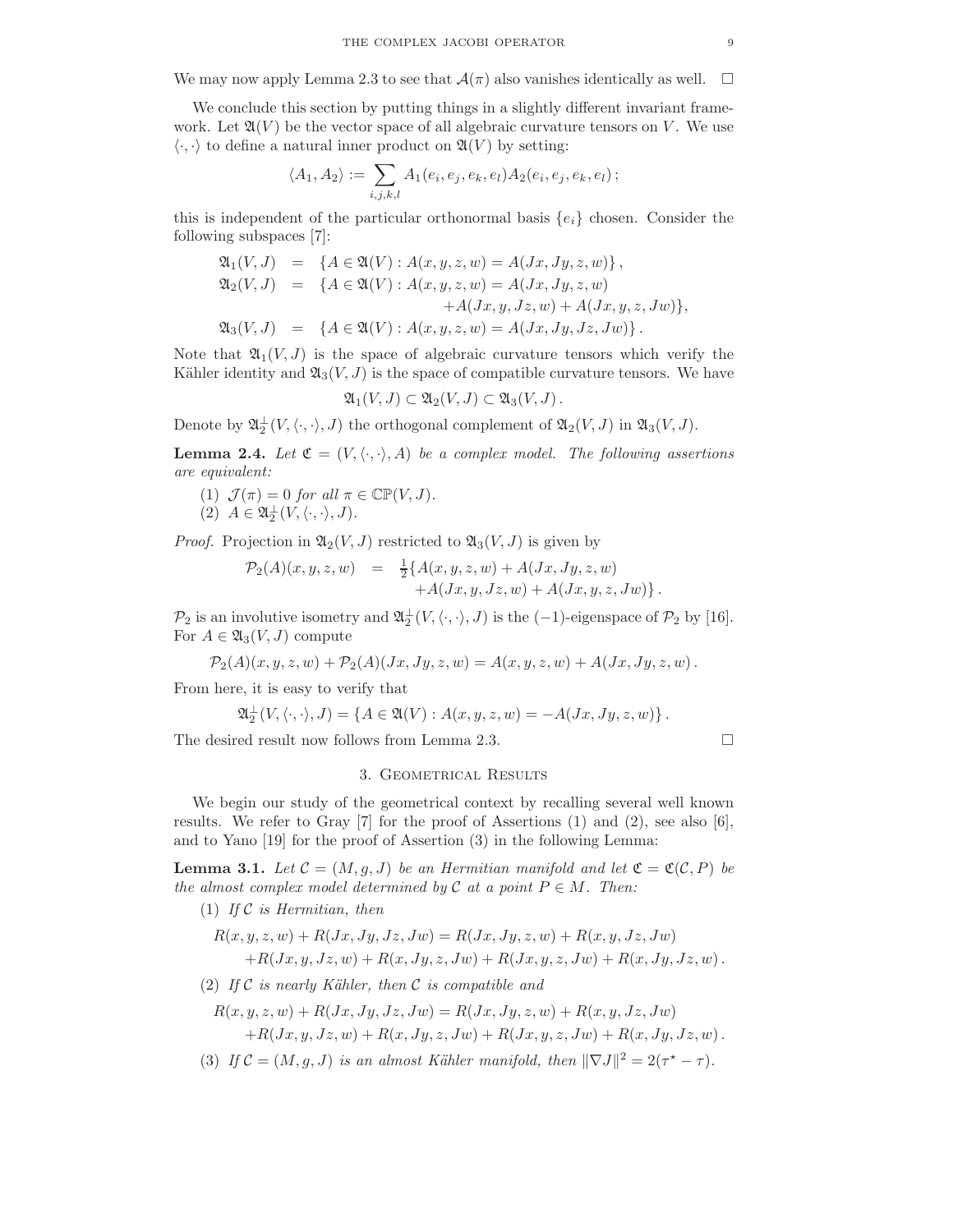Let  $C_i$  be almost Hermitian manifolds. We suppose given a complex isometry  $\theta$ :  $(T_P M_1, g_1, J_1) \rightarrow (T_Q M_2, g_2, J_2)$ . We let  $V = T_P M_1, \langle \cdot, \cdot \rangle = g_1, J = J_1$ , and  $A := R_1 - \theta^* R_2$ . Let

$$
\mathfrak{C}=\mathfrak{C}(\mathcal{C}_1,P,\mathcal{C}_2,Q,\theta):=(V,\langle\cdot,\cdot\rangle,J,A).
$$

Theorem 1.2 will follow from the following Lemma:

**Lemma 3.2.** Adopt the notation established above. Assume that  $C_i$  are Hermitian or nearly Kähler manifolds. The following assertions are equivalent:

- (1)  $\mathcal{J}(\pi) = 0$  for all  $\pi \in \mathbb{CP}(V, J)$ . (2)  $\mathcal{R}(\pi) = 0$  for all  $\pi \in \mathbb{CP}(V, J)$ .
- $(3)$   $A = 0$ .

*Proof.* Assume that either Condition  $(1)$  or Condition  $(2)$  holds; these are equivalent by Lemma 2.3. Since the curvature tensors  $A_{\mathcal{C}_i}$  satisfy the identity of Lemma 3.1, so does their difference. We use the relations provided by Lemma 2.3 to show that  $A = 0$  by computing:

$$
0 = R(x, y, z, w) + R(Jx, Jy, Jz, Jw) - R(Jx, Jy, z, w) - R(x, y, Jz, Jw)
$$
  
\n
$$
= R(Jx, y, Jz, w) - R(x, Jy, z, Jw) - R(Jx, y, z, Jw) - R(x, Jy, Jz, w)
$$
  
\n
$$
= R(x, y, z, w) + R(x, y, z, w) - R(JJx, y, z, w) - R(JJx, y, z, w)
$$
  
\n
$$
= R(JJx, y, z, w) - R(JJx, y, z, w) - R(JJx, y, z, w) - R(JJx, y, z, w)
$$
  
\n
$$
= 8R(x, y, z, w).
$$

Conversely, of course, if  $A = 0$ , then  $\mathcal{J}(\pi) = \mathcal{R}(\pi) = 0$  for all  $\pi \in \mathbb{CP}(V, J)$ .

*Proof.* We now prove Theorem 1.3. We use Lemma 2.3 to see that  $M$  is both Ricci flat and  $\star$ -Ricci flat. Hence  $\tau = \tau^* = 0$ . Therefore, by Lemma 3.1 (3),  $\nabla J = 0$ and the manifold is Kähler. This implies the almost complex structure is in fact integrable so  $\mathcal C$  is Hermitian. The desired conclusion now follows from Theorem 1.2.  $1.2.$ 

Proof. We now prove Theorem 1.6. Our construction is motivated by the construction of Theorem 1.5 and is based on work of Sato [13]. Let  $m = 4n$ . Let  $(\mathbb{CP}^{2n}, g, J)$ be complex projective space with the Fubini-Study metric  $g$  and usual complex structure  $J_0$ ; this is a Kähler manifold. The canonical embedding of  $\mathbb{C}^{2n} \subset \mathbb{C}^{2n+1}$ defines an isometric embedding of  $\mathbb{CP}^{2n-1}$  in  $\mathbb{CP}^{2n}$ . Let  $M := \mathbb{CP}^{2n} - \mathbb{CP}^{2n-1}$ . Let H be the fiber bundle of all unitary quaternion structures  $\{J_1, J_2, J_3\}$  on the tangent bundle of M which satisfy  $J_1 = J$ . Since M is contractable, H is a trivial fiber bundle so we can define a global quaternion structure  $\{J_1, J_2, J_3\}$  on TM so that  $J = J_1$ . This is, of course, just the usual twistor construction.

Let  $\mathcal{C} := (M, g, J_2)$ . Let

$$
\Theta: x \to (1+J_2)/\sqrt{2}.
$$

This defines an isometry of  $T_PM$  with  $\Theta J_2 = J_2\Theta$ . Furthermore

$$
\Theta J_1 = -J_3 \Theta \quad \text{and} \quad \Theta J_3 = J_1 \Theta \, .
$$

The curvature tensor of the Fubini-Study metric is given by  $R_0 + R_{J_1}$ . Let x be a unit tangent vector. We use the defining relations of Equation  $(2.h)$  to see that:

$$
\mathcal{J}_R(x)y = \begin{cases} 0 & \text{if } y \in \text{Span}\{x\}, \\ 4y & \text{if } y \in \text{Span}\{J_1x\}, \\ y & \text{if } y \perp \text{Span}\{x, J_1x\}. \end{cases}
$$

As  $\Theta^*R = R_0 + R_{J_3}$  and as  $J_1x \perp J_3x$ ,  $\Theta^*R \neq R$ . Since  $\mathcal{J}_R(\pi_x) = \mathcal{J}_R(x) + \mathcal{J}_R(J_2x)$ ,

$$
\mathcal{J}_R(\pi_x)y = \begin{cases} 4y & \text{if } y \in \text{Span}\{x, J_2x\}, \\ 5y & \text{if } y \in \text{Span}\{J_1x, J_1J_2x = J_3x\}, \\ 2y & \text{if } y \perp \text{Span}\{x, J_1x, J_2x, J_3x\}. \end{cases}
$$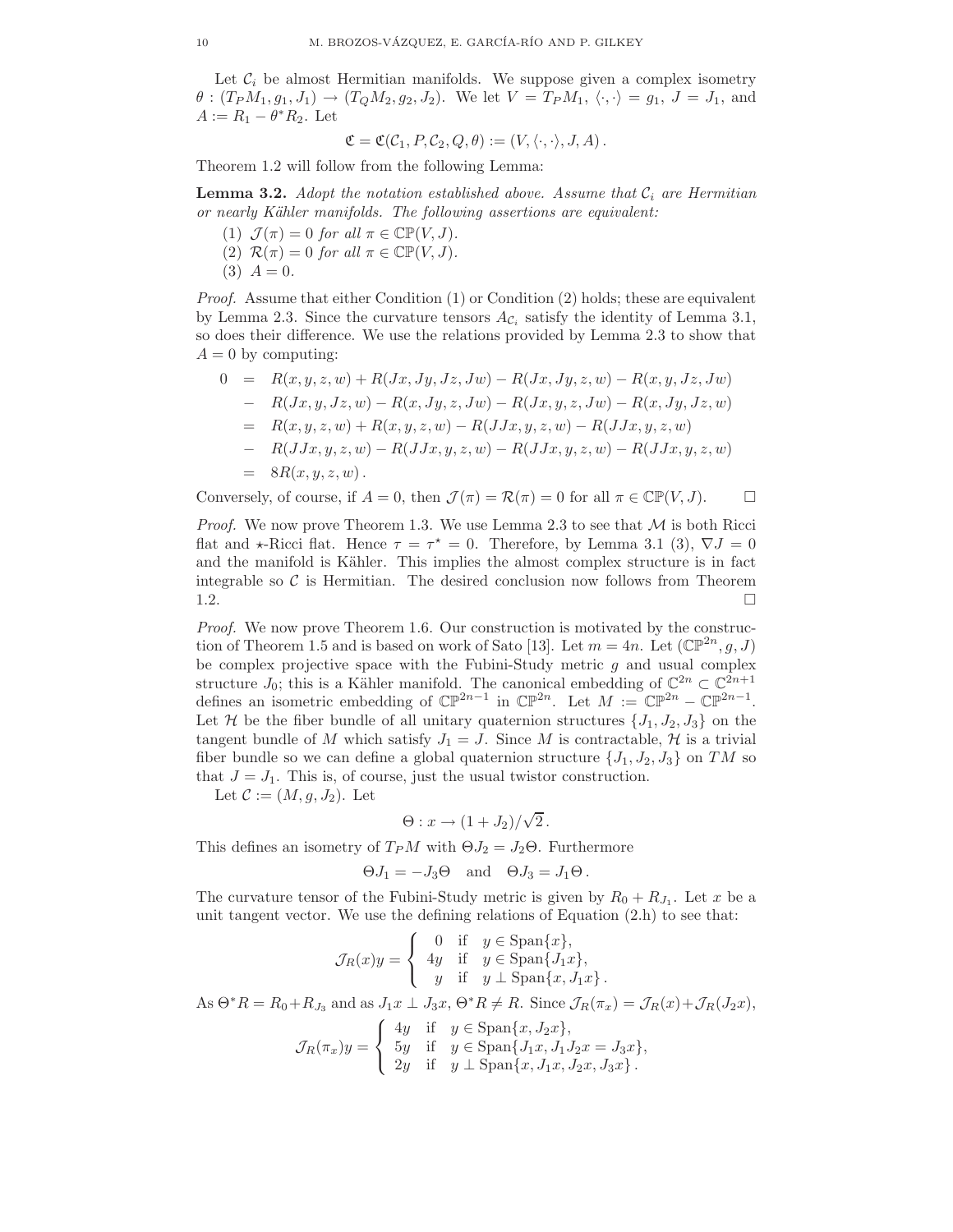Since  $J_1$  and  $J_3$  play symmetric roles in this identity,  $\mathcal{J}_{\Theta^*R}(\pi_x) = \mathcal{J}_R(\pi_x)$  as desired.<br>Lemma 2.3 now shows  $\mathcal{R}_{\Theta^*R}(\pi_x) = \mathcal{R}_R(\pi_x)$  as well. Lemma 2.3 now shows  $\mathcal{R}_{\Theta^*R}(\pi_x) = \mathcal{R}_R(\pi_x)$  as well.

## 4. CONFORMAL AND ALMOST KÄHLER GEOMETRY

**Theorem 4.1.** Let  $\mathcal{C} = (M, g, J)$  be an almost Kähler manifold such that there exists a Kähler metric  $\tilde{g}$  on  $(M, J)$  such that  $\mathcal{R}(\pi) = \mathcal{R}(\pi)$  for all  $\pi \in \mathbb{CP}(TM, J)$ (equivalently,  $\mathcal{J}_R(\pi) = \mathcal{J}_{\tilde{R}}(\pi)$  for all  $\pi \in \mathbb{CP}(TM, J)$ ). Then C is Kähler and  $R = R$ .

*Proof.* Suppose  $\mathcal{R}(x, Jx) = \tilde{\mathcal{R}}(x, Jx)$ . Set  $\bar{R} := R - \tilde{R}$ . Then  $\bar{\mathcal{R}}(\pi) = 0$  for all π. Since  $\tau^* = \tau$  for any Kähler manifold and  $\overline{R}$  is Ricci flat and  $\star$ -Ricci flat by Lemma 2.3 (2), one has  $\|\nabla J\|^2 = 0$  by Lemma 3.1 (3); hence  $\nabla J = 0$  and the original manifold  $\mathcal C$  is indeed Kähler. That the curvature tensors are equal follows from Theorem 1.2 from Theorem 1.2.

**Theorem 4.2.** Let  $\mathcal{C} := (M, g, J)$  and  $\mathcal{C}^{\alpha} := (M, e^{\alpha}g, J)$  be conformally equivalent almost Hermitian manifolds. If  $\mathcal{J}_{\mathcal{C}}(\pi_x) = \mathcal{J}_{\mathcal{C}}(\pi)$  for all  $\pi \in \mathbb{CP}(TM, J)$ , then  $R = R^{\alpha}$ .

*Proof.* Let  $\sigma(g, J)$  be projection on  $\mathfrak{A}_2^{\perp}(g, J)$ . A priori this projection depends on the choice of g. It is, however conformally invariant, i.e.  $\mathfrak{A}_{2}^{\perp}(g, J) = \mathfrak{A}_{2}^{\perp}(e^{\alpha}g, J)$ and  $\sigma(g, J) = \sigma(e^{\alpha}g, J)$ . Set  $\sigma := \sigma(g, J)$ . Furthermore, see [16],  $\sigma(R) = \sigma(R^{\alpha})$ ; thus  $\sigma(R - R^{\alpha}) = 0$ . Since by hypothesis  $(\mathcal{J}_{\mathcal{C}} - \mathcal{J}_{\mathcal{C}^{\alpha}})(\pi_x) = 0$  for all x, we have as desired that  $R = R^{\alpha}$ , using Theorem 1.2. desired that  $R = R^{\alpha}$ , using Theorem 1.2.

#### **ACKNOWLEDGMENTS**

The research of M. Brozos-Vázquez was partially supported by project MTM2005- $08757-C04-01$  (Spain) and a FPU grant. The research of E. García-Río was partially supported by project BFM2003-02949 (Spain). The research of both M. Brozos-Vázquez and P. Gilkey was partially supported by the Max Planck Institute for Mathematics in the Sciences (Leipzig, Germany).

#### **REFERENCES**

- [1] E. Abbena, 'An example of an almost Kähler manifold which is not Kählerian', Boll. Un. Mat. Ital. 3A (1984), 383–392.
- [2] V. Apostolov, J. Armstrong, and T. Drǎghici, 'Local models and integrability of certain almost Kähler 4-manifolds', Math. Ann. 323 (2002), 633-666.
- [3] V. Apostolov, and T. Drăghici, 'The curvature and the integrability of almost-Kähler manifolds: a survey', Symplectic and contact topology: interactions and perspectives (Toronto, ON/Montreal, QC, 2001), 25–53, Fields Inst. Commun. 35, Amer. Math. Soc., Providence, RI, 2003.
- [4] A. Balas, and P. Gauduchon, 'Any Hermitian Metric of Constant Non-Positive (Hermitian) Holomorphic Sectional Curvature on a Compact Complex Surface is Kähler', *Math. Z.* 190 (1985), 39–43.
- [5] L. A. Cordero, M. Fernández, and M. de León, 'Examples of compact non-Kähler almost Kähler manifolds', Proc. Amer. Math. Soc. 95 (1985), 280–286.
- [6] A. Gray, 'Vector cross products on manifolds', *Trans. Amer. Math. Soc.* 141 (1969), 465–504.
- [7] A. Gray, 'Curvature identities for Hermitian and almost Hermitian manifolds', Tôhoku Math. J. 28 (1976), 601–612.
- [8] K.-D. Kirchberg, 'Some integrability conditions for almost Kähler manifolds', J. Geom. Phys. 49 (2004), 101–115; see also 'Integrability Conditions For Almost Hermitian And Almost Kaehler 4-Manifolds'; math.DG/0605611.
- [9] P. Nagy, 'On nearly-Kähler geometry', Ann. Global Anal. Geom.  $22$  (2002), 167–178.
- [10] A. Newlander, and L. Nirenberg, 'Complex analytic coordinates in almost complex manifolds', Ann. of Math. 65 (1957), 391–404.
- [11] T. Oguro, and K. Sekigawa, 'Notes on strictly almost Kähler Einstein manifolds of dimension four', Yokohama Math. J. 51 (2004), 19–27.
- [12] T. Sato, 'On some almost Hermitian manifolds with constant holomorphic sectional curvature', Kyungpook Math. J. 29 (1989), 11–25.